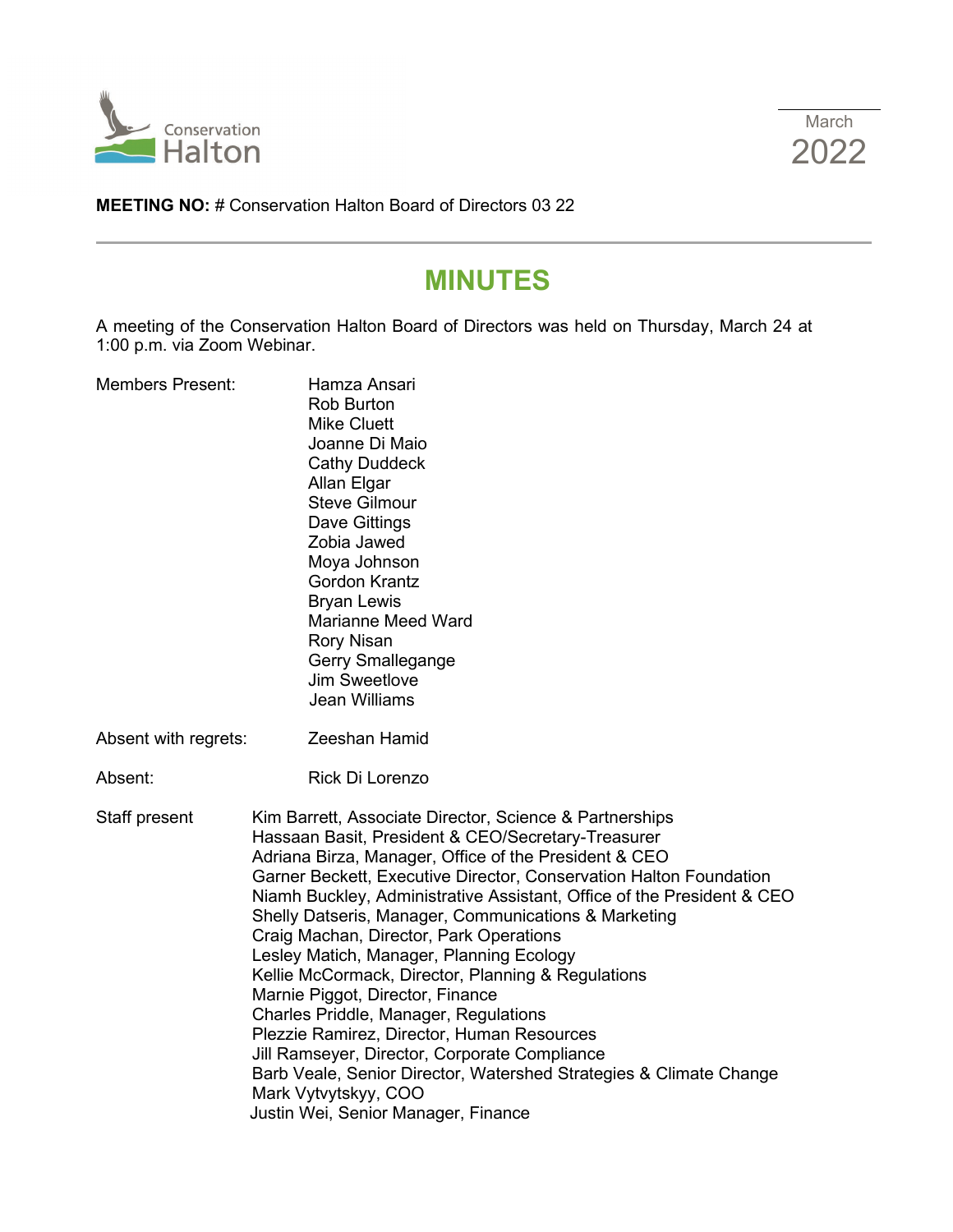



The Chair called the meeting to order at 1:05 p.m.

**1. Roll Call**

## **2. Disclosure of Pecuniary Interest for Conservation Halton Board of Directors**

#### **3. Acceptance of AMENDED Agenda**

**CHBD 03 01** Moved By: Jean Williams Seconded By: Allan Elgar

#### THAT the AMENDED Agenda **be approved as distributed**

# *Carried* **Carried**

#### **4. CEO Verbal Update**

The CEO shared the following update:

People:

- CH is launching its second cohort of the DeGroote School of Business leadership program which was introduced in 2021 for CH staff. CH extended an invite to our partners at Halton Region to participate in this program along with CH staff.

Customer Service:

CH is conducting a Spill Flood Hazard Policy review & update and will be engaging in consultation with CA's, municipal partners, residents, and other stakeholders throughout the process. The discussion papers was shared with the Board and posted online at: [Spill](https://conservationhalton.ca/spill-flood-hazard-policy-review-update)  [Flood Hazard Policy Review & Update - Discussion paper.](https://conservationhalton.ca/spill-flood-hazard-policy-review-update) The Purpose of the discussion paper is to provide an overview of flood hazards, the legislative, regulatory and policy context and possible approaches to managing the risk associated with spills; through a new updated regulator policy. Regular updates will be shared with the Board.

Glen Eden:

- Glen Eden closed another successful season seeing over 250,000 visitors with 24,000 signed up for skiing lessons.
- Maple Town proved to be very popular again this year, due in part to the reservation system which insured that there was no overcrowding.
- CH continues to track park visitor emails and questions and endeavour to reduce and resolve the issues that are raised. Lots of positive feedback received regarding reservation systems, grooming conditions, staff, trailhead retail shop and Ladies Day program.
- CH is conducting a risk assessment for park trails and facilities in preparation for the spring season.

Funding:

- Grant and Funding Submissions to date - \$750,000 requested since last board update in February, contributing to a total of \$1.9M in outstanding requests.

CEO Office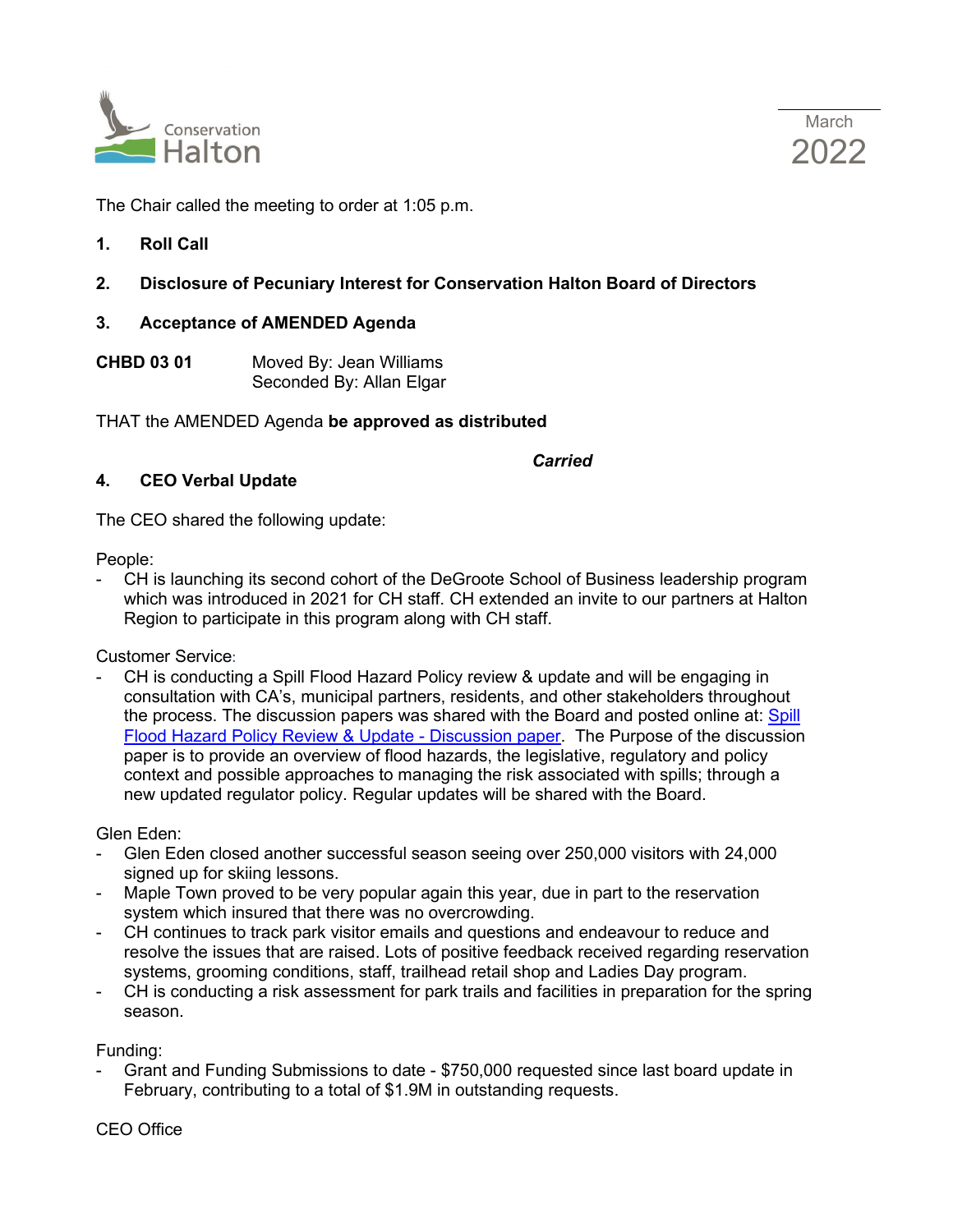



- Conservation Halton was awarded the Innovative New Experience or Product Development Award for Hops and Harvest 2022 from Hamilton Halton Brant Regional Tourism Association at the Southern Ontario Tourism Conference. CH are presenting the new CA Act Regulations and Programs & Services Inventory to Halton Region CAO's on Friday, to March 25, 2022.
- CH Administrative Office will reopen May 16, 2022.CH Board meeting scheduled for June 30, 2022, will be moved to Thursday, June 23, 2022.

#### **5. Consent Items**

- 5.1. Approval of Conservation Halton Board of Directors DRAFT Meeting Minutes February 17, 2022
- 5.2 Approval of Conservation Halton Board of Directors DRAFT Inaugural Meeting Minutes February 17, 2022
- 5.3 Hamilton Harbour Remedial Action Plan (CHBD 03 22 01)
- 5.4 Joe Sams Park Stewardship Action Plan (CHBD 03 22 02)

The Consent Items **were adopted.**

#### **6.0 Action Items**

- 6.1 Conservation Halton Workplan for Developing Procedures for Assessing Impacts to **Wetlands**
- **CHBD 03 02** Moved by: Moya Johnson Seconded by: Dave Gittings

THAT the Conservation Halton Board of Directors **approves the report entitled "Conservation Halton Workplan for Developing Procedures for Assessing Impacts to Wetlands".**

#### *Carried*

- 6.2 Site-specific principles for the redevelopment of 3228 South Service Road West, Town of Oakville CH File No. A/22/O/16 (CHBD 03 22 04)
- **CHBD 03 03** Moved by: Mike Cluett Seconded by: Marianne Meed Ward

THAT the Conservation Halton Board of Directors **approves site-specific principles to allow for the redevelopment of 3228 South Service Road West, Town of Oakville, and that, if met, allows staff to issue a permit for the proposed construction of a new surface parking lot within 6-15 metres and minor grading within 6 metres of the stable top of bank associated with Bronte Creek.**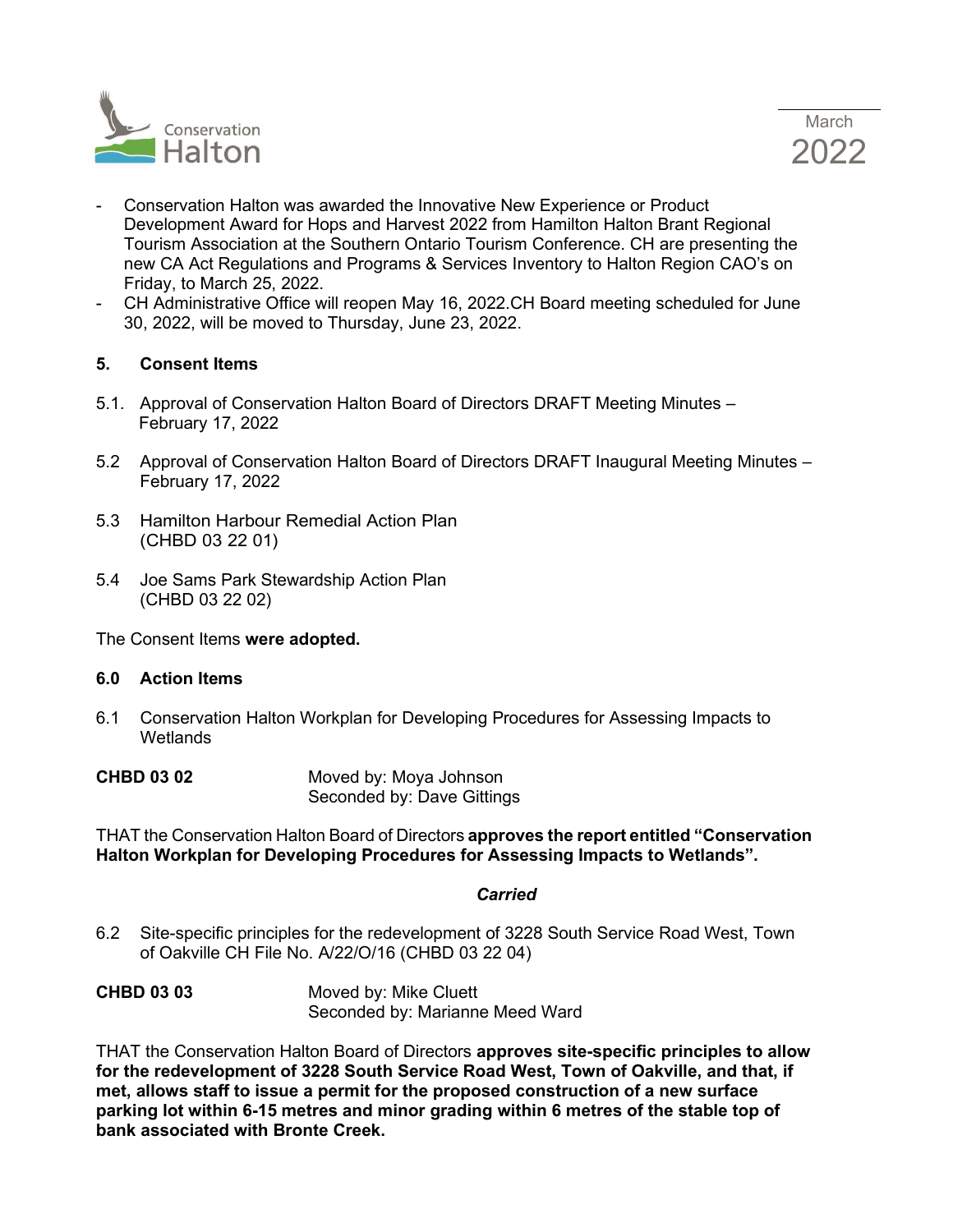



#### And

THAT the Conservation Halton Board of Directors **receives the Staff report entitled "Sitespecific principles for the redevelopment of 3228 South Service Road West, Town of Oakville" (CHBD 03 22 04)**

#### *Carried*

6.3 2021 Year End Budget Variance Report (CHBD 03 22 05)

**CHBD 03 04** Moved by: Steve Gilmour Seconded by: Gordon Krantz

THAT the Conservation Halton Board of Directors **approves the allocation of the 2021 operating surplus of \$591,026 to (from) the following Reserves:**

- **\$20,000 to the Digital Transformation Reserve;**
- **\$683,104 to the Legal Planning & Watershed Management Reserve;**
- **\$158,000 to the Property Management Reserve;**
- **\$270,078 from the Conservation Areas Stabilization Reserve;**

THAT a transfer of \$46,032 to the Debt Financing Charges Reserve be **approved for the 2021 budget amount in excess of actual 2021 debt financing charges expense;**

And

THAT a transfer of up to \$50,000 from the Watershed Management & Support Services Stabilization Reserve **be approved to implement a Health and Safety compliance program not included in the 2022 budget;**

And

THAT a transfer up to \$300,000 from the Watershed Management & Support Services Stabilization Reserve **be approved to address anticipated increased legal expenses not included in the 2022 budget;**

And

THAT the Conservation Halton Board of Directors **receives for information the 2021 Year end Budget Variance Report (CHBD 03 22 05).**

The Chair requested a P&L statement be included with future Budget variance reporting.

*Carried* **Carried**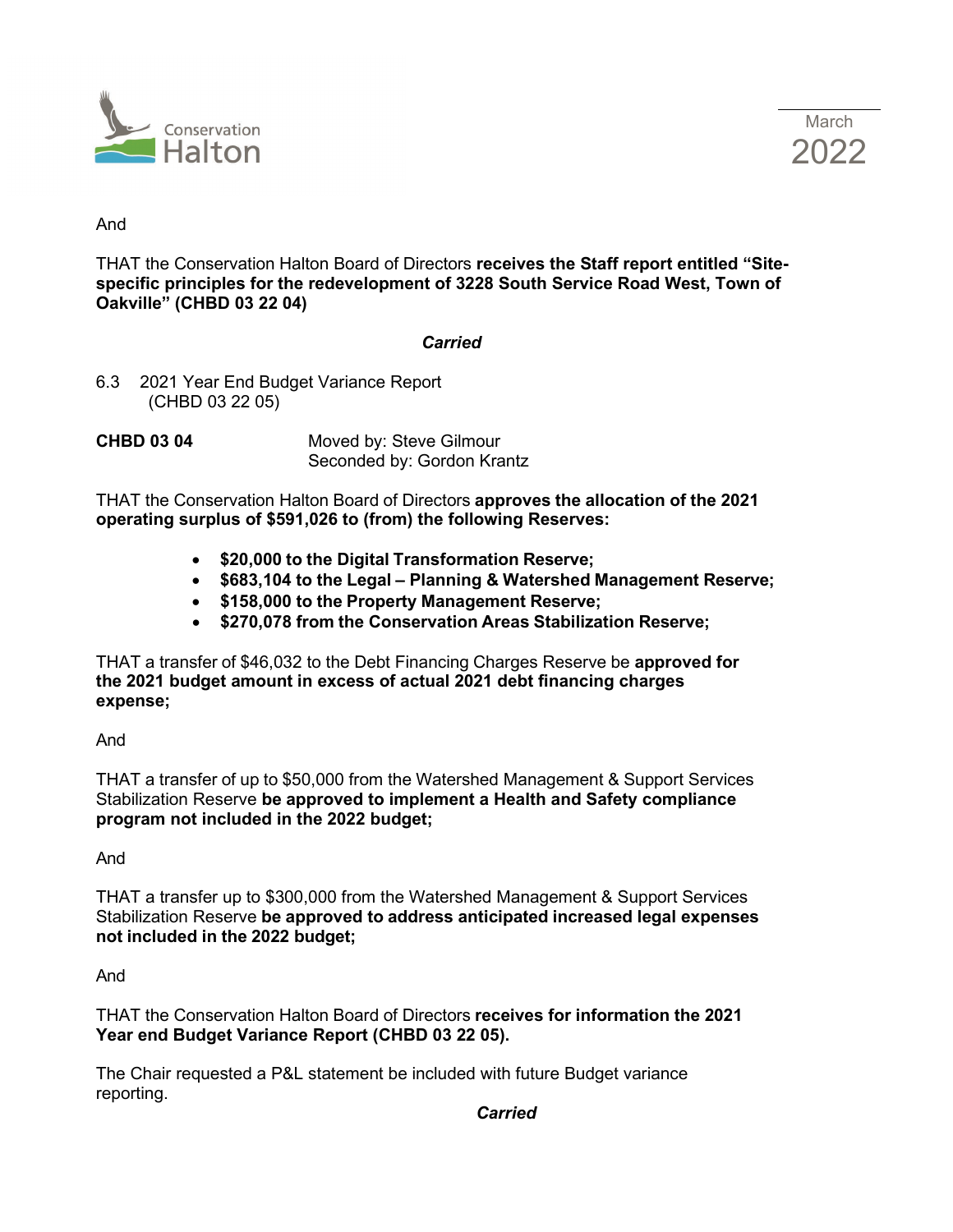



# 6.4 2021 Investments and Investment Revenue (CHBD 03 22 06)

**CHBD 03 05** Moved by: Bryan Lewis Seconded by: Rory Nisan

THAT the Conservation Halton Board of Directors **approves the allocation of investment revenue of \$326,233 to operating funds and to reserves as noted in the report;**

And

THAT the staff report on 2021 Investments and Investment Revenue dated March 24, 2022**, be received for information.**

*Carried* 

6.5 2021 Conservation Halton Reserves Policy update (CHBD 03 22 07)

| <b>CHBD 03 06</b> | Moved by: Moya Johnson  |
|-------------------|-------------------------|
|                   | Seconded by: Rob Burton |

THAT the Conservation Halton Board of Directors **approves the updates to the Reserves Policy noted in the staff report dated March 24, 2022.**

# *Carried*

6.6 2021 Year End Capital Projects Update (CHBD 03 22 08)

| <b>CHBD 03 07</b> | Moved by: Dave Gittings  |
|-------------------|--------------------------|
|                   | Seconded by: Allan Elgar |

THAT the Conservation Halton Board of Directors **approves the closing of capital projects noted in the Capital Project Summary Financial Appendix;**

And

THAT an increase of \$40,000 to the budget of the Flood Plain Mapping - Urban Milton capital project **be approved based on an extension by the National Disaster Mitigation Program (NDMP) and associated NDMP grant and the balance from Halton Region Flood Plain Mapping.**

*Carried* 

## **7. CHF Update - Jim Sweetlove**

- Foundation Chair Jim Sweetlove advised that the Foundation AGM will take place on April 6, 2022.
- Tentative date for the Gala 2022 is Thursday September 15 at Crawford Lake.